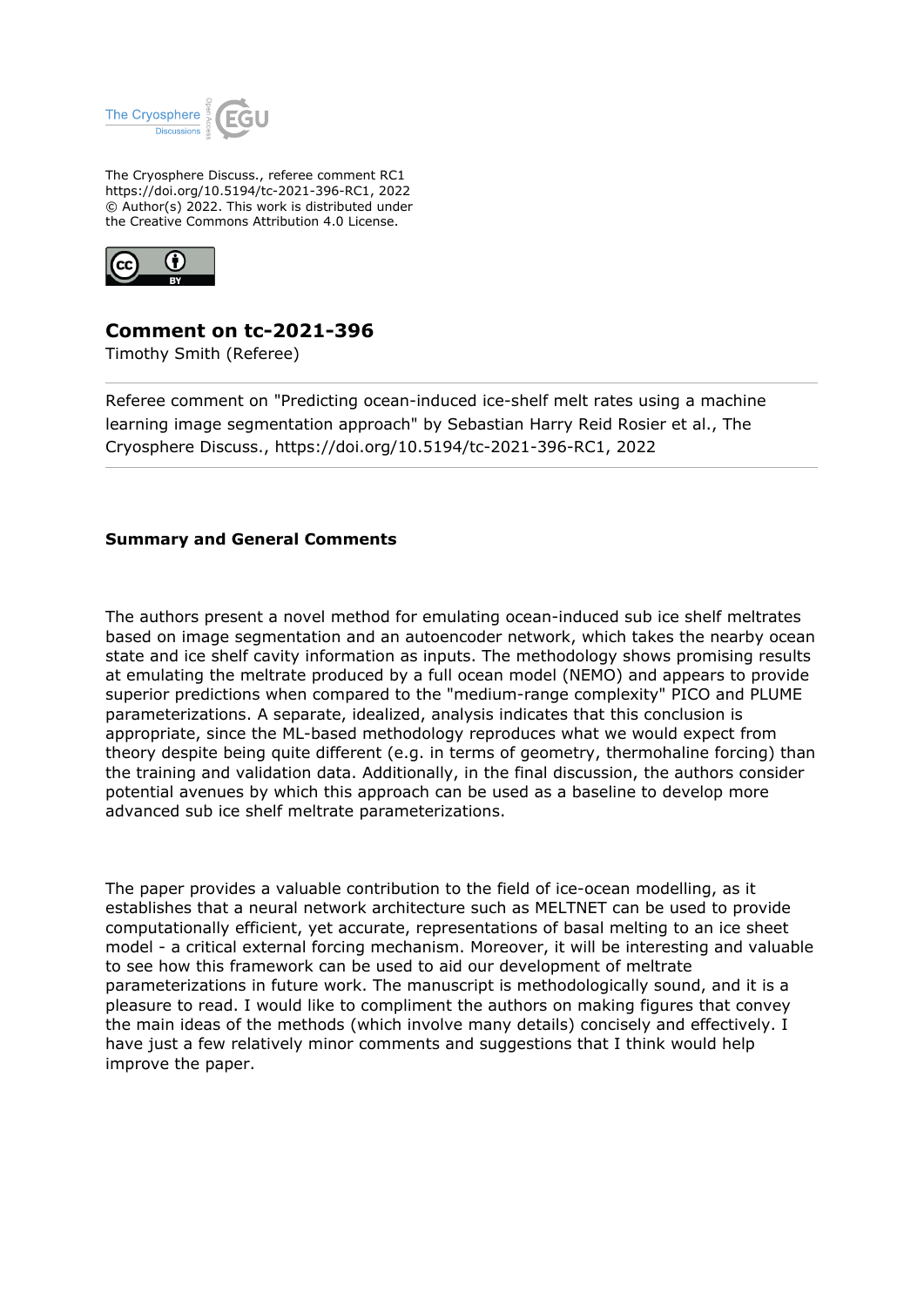## **Specific Comments**

Making predictions with an ML surrogate is much cheaper than running an ocean model, but the training is not free and can be quite computationally demanding. The authors allude to this in Line 64:

 "Since the computational cost of a machine learning algorithm is insignificant once it has been trained,"

However, I think it should be mentioned in this way in the abstract and earlier in the introduction, e.g. around Line 39, since model training can be a major computational expense in ML for high dimensional problems such as those in the geosciences. Moreover, I think the paper would be strengthened by providing some estimate of the computational costs of training and and making predictions with MELTNET. This could be as simple as a table with training and validation walltime for each network, along with the architecture (e.g. was this on a laptop or run in the cloud? how many nodes/cores/threads were used?). Providing these details would help quantify the statement that predictions are almost free, and would help establish to the community that, generally speaking, ML based emulators are worth pursuing.

Lines 101-105: I have a philosophical disagreement with using the temperature and salinity conditions at the icefront instead of using the open boundary conditions to NEMO. MELTNET is an emulator for NEMO (as far as I understand), and therefore it should not use anything that NEMO produces as an input. Rather, it should be given the same boundary conditions and then bypass NEMO altogether. It is fortunate and also useful to note that using either of these conditions provides essentially equivalent result, since this provides an exciting opportunity in the case where ample icefront T/S data are available and could be used as inputs to MELTNET. However, in this paper MELTNET is being presented as a NEMO emulator, so I recommend keeping this note, but using results based on using the same forcing for NEMO and for MELTNET.

Lines 262-270 and 309-314: The comparison to PICO and PLUME in this paper is entirely appropriate. However, in some sense the comparison is unfair since these models are calibrated by tuning 2 global parameters while MELTNET has many degrees of freedom which are optimized during training. One could argue that to make the comparison as fair as possible PICO and PLUME should have spatially varying parameters, which should be calibrated. PICO and PLUME are not used in this way, so I don't think this should be implemented, but it raises a couple of points that I think are worth discussing.

Some details on MELTNET should be included, such as: the degrees of freedom (i.e. number of nodes) for each layer, the number of layers in each stage of the model, and the cost function that is optimized during training (is it simply the norm of the model/data misfit? is there regularization used to penalize large weights?)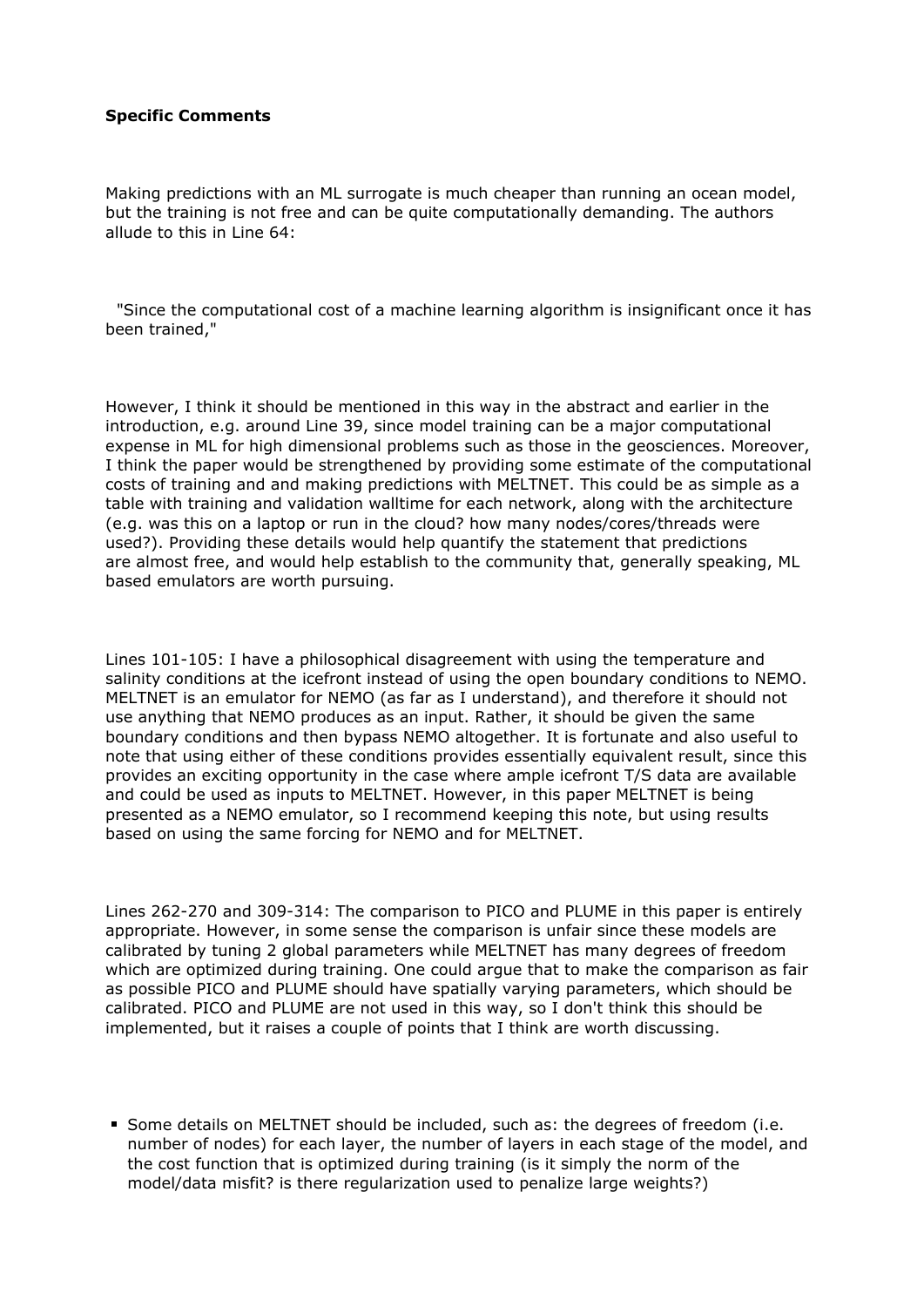The PICO and PLUME parameters are not really optimized, but "hand tuned" so I would suggest changing that wording, especially since MELTNET \*is\* optimized (trained). Additionally, I think that the difference in degrees of freedom could be worth mentioning. In a sense, one could make the argument that the neural network is a way of capturing the additional degrees of freedom that we would want to have in the PICO or PLUME models (for instance with spatially varying parameter fields) but that we don't know how to specify. All in all - I think some discussion or hypotheses for potential reasons on why MELTNET outperforms these models would improve the paper.

## **Minor/Technical Comments and Suggestions**

lines 35 and 37: Please fix citations: "e.g." comes after the citation but should come before

line 59: "lower complexity parameterizations", I suggest to make the minor clarification that these are ice sheet model parameterizations

Fig 1: I suggest adding a note in the figure caption mentioning that the GAN step is merely a method to generate many realistic T/S profiles for training, but is not necessary for making predictions once MELTNET is trained, with a reference to section 2.3.2 (and possibly Appendix A). The training and prediction stages are clearly delineated in the figure, and your figure caption is well written, but I think adding a note like this will help a reader who is skimming through the figures as quickly as possible (which, of course, will be many people ...).

line 120: I recommend being a bit more specific than "these filters are learned", for instance something like "the weights that make up these filters are learned"

line 148: I recommend referencing Fig B2 before making the parenthetical note comparing swish are ReLU, since I went to Fig B2 looking for a comparison between the two, rather than a description of the normalisation and layers

line 159-161: For the ocean modellers, could you provide some citations for the specific subgrid-scale parameterizations used? E.g. it sounds like the vertical mixing scheme is from (Gaspar et al, 1990, https://doi.org/10.1029/JC095iC09p16179). What is the scheme for generating lateral viscosity coefficients (Smagorinsky, Leith, etc)? What horizontal and vertical diffusivities are used? I think these details will be nice without being overloading.